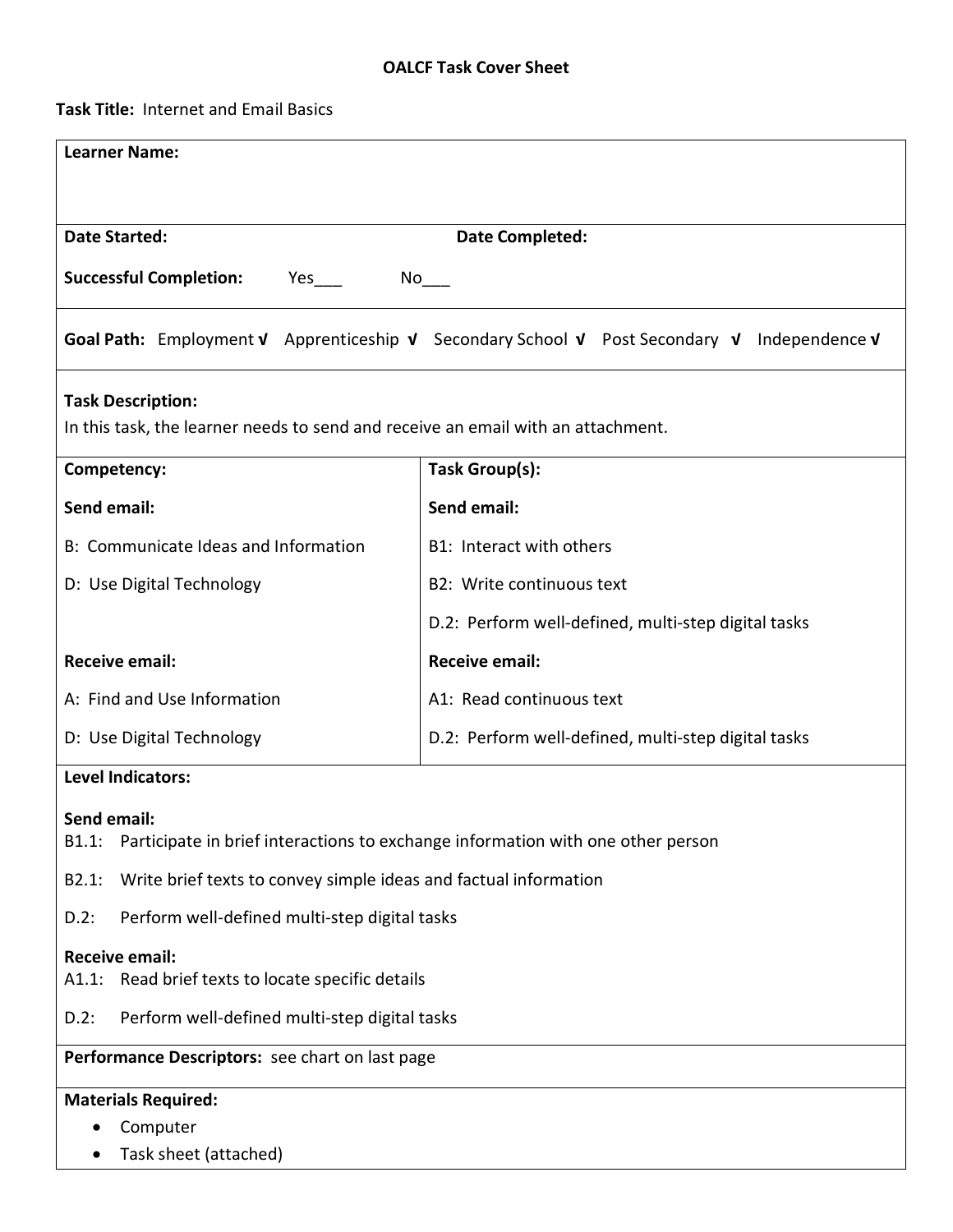

| Task Title:              | Internet and Email Basics                                                                                  |
|--------------------------|------------------------------------------------------------------------------------------------------------|
| <b>Task Description:</b> | Many adults need to use email every day. Adults on all 5 goal paths may need to send<br>and receive email. |

| Task 1: | Create an attachment for an email message.                           |
|---------|----------------------------------------------------------------------|
| Task 2: | Write an email to your instructor, asking for a reply to your email. |
| Task 3: | Insert the attachment created in task 1.                             |
| Task 4: | Send the email to your instructor.                                   |
| Task 5: | Open and read the reply email your instructor sent you.              |
| Task 6: | Reply to the email sent by your instructor.                          |
|         |                                                                      |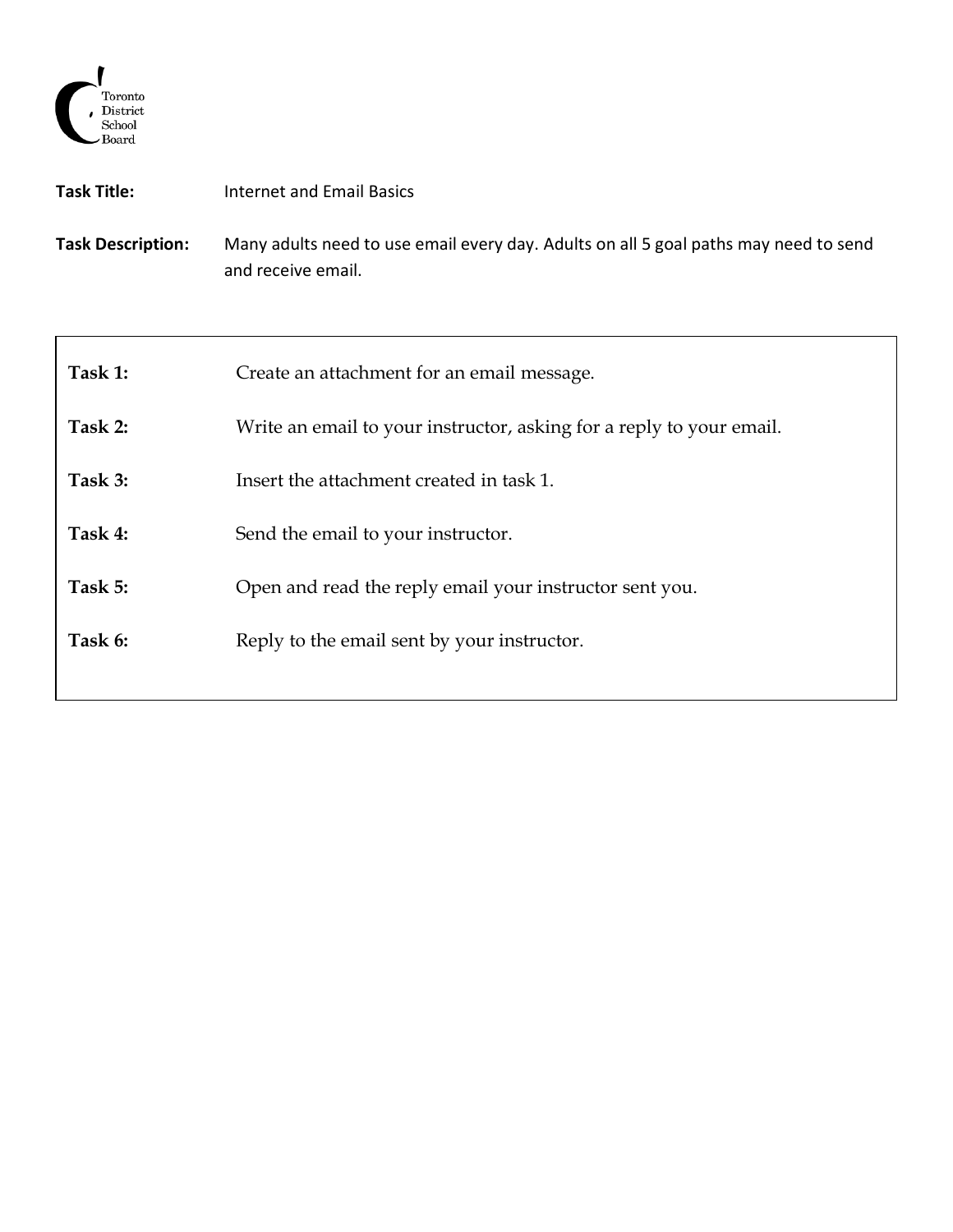**Task Title**: internet and Email Basics

| <b>Performance Descriptors</b><br>Send email: |                                                                                                                           | Needs Work | Completes task<br>ō<br>with support<br>practitioner | Completes task<br>independently |
|-----------------------------------------------|---------------------------------------------------------------------------------------------------------------------------|------------|-----------------------------------------------------|---------------------------------|
|                                               |                                                                                                                           |            |                                                     |                                 |
| <b>B1.1</b>                                   | Conveys information on familiar topics<br>$\bullet$                                                                       |            |                                                     |                                 |
|                                               | Chooses appropriate language in exchanges with clearly<br>defined purposes                                                |            |                                                     |                                 |
|                                               | Participates in short, simple exchanges<br>$\bullet$                                                                      |            |                                                     |                                 |
|                                               | Repeats or questions to confirm understanding                                                                             |            |                                                     |                                 |
| B2.1:                                         | Demonstrates some ability to use tone appropriately                                                                       |            |                                                     |                                 |
|                                               | Uses strategies to maintain communication, such as<br>$\bullet$<br>encouraging responses from others and asking questions |            |                                                     |                                 |
| $D.2$ :                                       | Selects and follows appropriate steps to complete tasks                                                                   |            |                                                     |                                 |
|                                               | Locates and recognizes functions and commands                                                                             |            |                                                     |                                 |
|                                               | Makes low-level inferences to interpret icons and text                                                                    |            |                                                     |                                 |
|                                               | Begins to identify sources and evaluate information                                                                       |            |                                                     |                                 |
|                                               | Performs simple searches using keywords (e.g. internet,<br>software help menu)                                            |            |                                                     |                                 |
| <b>Receive email:</b>                         |                                                                                                                           |            |                                                     |                                 |
| A1.1:                                         | Identifies the main idea in brief texts.                                                                                  |            |                                                     |                                 |
| $D.2$ :                                       | Selects and follows appropriate steps to complete tasks                                                                   |            |                                                     |                                 |
|                                               | Locates and recognizes functions and commands                                                                             |            |                                                     |                                 |